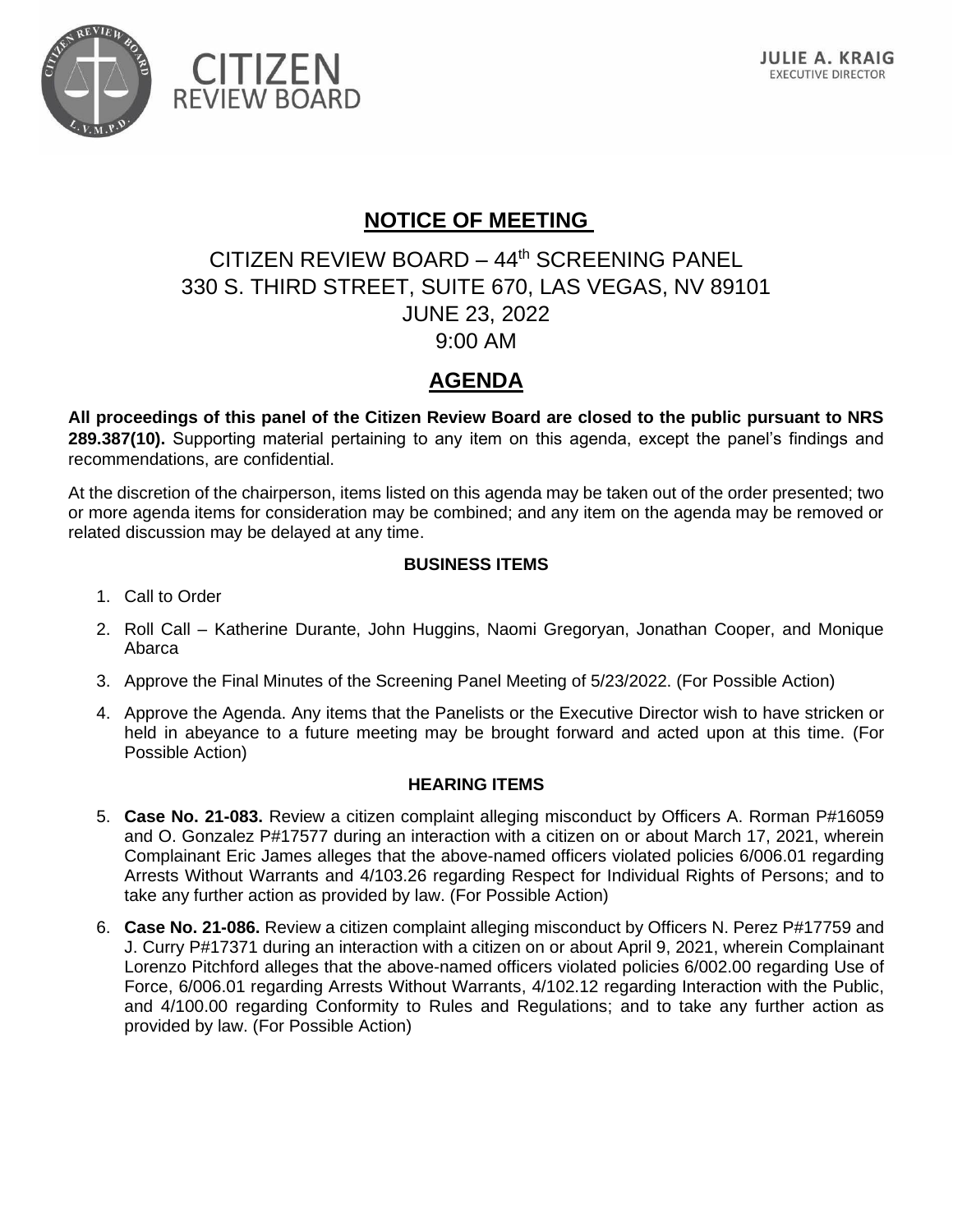

- 7. **Case No. 21-156.** Review a citizen complaint alleging misconduct by Officers E. Khabro P#18653 and D. Chandler P#16704 during an interaction with a citizen on or about July 3, 2021, wherein Complainant LeAndre Martell alleges that the above-named officers violated policies 6/002.00 regarding Use of Force, 4/102.12 regarding Interaction with the Public, and 4/100.00 regarding Conformity to Rules and Regulations; and to take any further action as provided by law. (For Possible Action)
- 8. **Case No. 21-181.** Review a citizen complaint alleging misconduct by Officer C. Hunter P#12846 during an interaction with a citizen on or about September 6, 2021, wherein Complainant Yuvini Salazar alleges that the above-named officer violated policies 6/002.00 regarding Use of Force and 4/100.00 regarding Conformity to Rules and Regulations; and to take any further action as provided by law. (For Possible Action)
- 9. **Case No. 21-182.** Review a citizen complaint alleging misconduct by Officer L. Sailer P#18796 during an interaction with a citizen on or about September 19, 2021, wherein Complainant Barry Raymond alleges that the above-named officer violated policy 4/100.00 regarding Conformity to Rules and Regulations; and to take any further action as provided by law. (For Possible Action)
- 10. **Case No. 21-184.** Review a citizen complaint alleging misconduct by Unknown Officer(s) during an interaction with a citizen on or about September 2021, wherein Complainant Jermaine Lawler alleges that the above-named officer(s) violated policy 4/100.00 regarding Conformity to Rules and Regulations; and to take any further action as provided by law. (For Possible Action)
- 11. **Case No. 21-193.** Review a citizen complaint alleging misconduct by Officers N. Lopez P#1812 and B. Alvarado P#16586 during an interaction with a citizen on or about October 22, 2021, wherein Complainant Juan Tarelo alleges that the above-named officers violated policy 6/006.01 regarding Arrests Without Warrants; and to take any further action as provided by law. (For Possible Action)
- 12. **Case No. 21-195.** Review a citizen complaint alleging misconduct by Officers J. Lo P#12616 and J. Kolarik P#15052 during an interaction with a citizen on or about October 18, 2021, wherein Complainant Adrieena Winnfield alleges that the above-named officers violated policy 4/102.12 regarding Interaction with the Public; and to take any further action as provided by law. (For Possible Action)
- 13. **Case No. 21-196.** Review a citizen complaint alleging misconduct by Officer M. Selmon P#18941 during an interaction with a citizen on or about October 21, 2021, wherein Complainant Eric Chu alleges that the above-named officer violated policies 4/102.12 regarding Interaction with the Public and 4/100.00 regarding Conformity to Rules and Regulations; and to take any further action as provided by law. (For Possible Action)
- 14. **Case No. 21-197.** Review a citizen complaint alleging misconduct by Officer M. Bacon P#15648 during an interaction with a citizen on or about September 22, 2021, wherein Complainant Bernard May alleges that the above-named officer violated policies 4/102.12 regarding Interaction with the Public and 6/002.00 regarding Use of Force; and to take any further action as provided by law. (For Possible Action)
- 15. **Case No. 21-198.** Review a citizen complaint alleging misconduct by Officers J. Griffith P#14829, D. Nesheiwat P#9375, and R. Nord P#14889 during an interaction with a citizen on or about October 22, 2021, wherein Complainant Felisha Wells alleges that the above-named officers violated policy 6/002.00 regarding Use of Force; and to take any further action as provided by law. (For Possible Action)